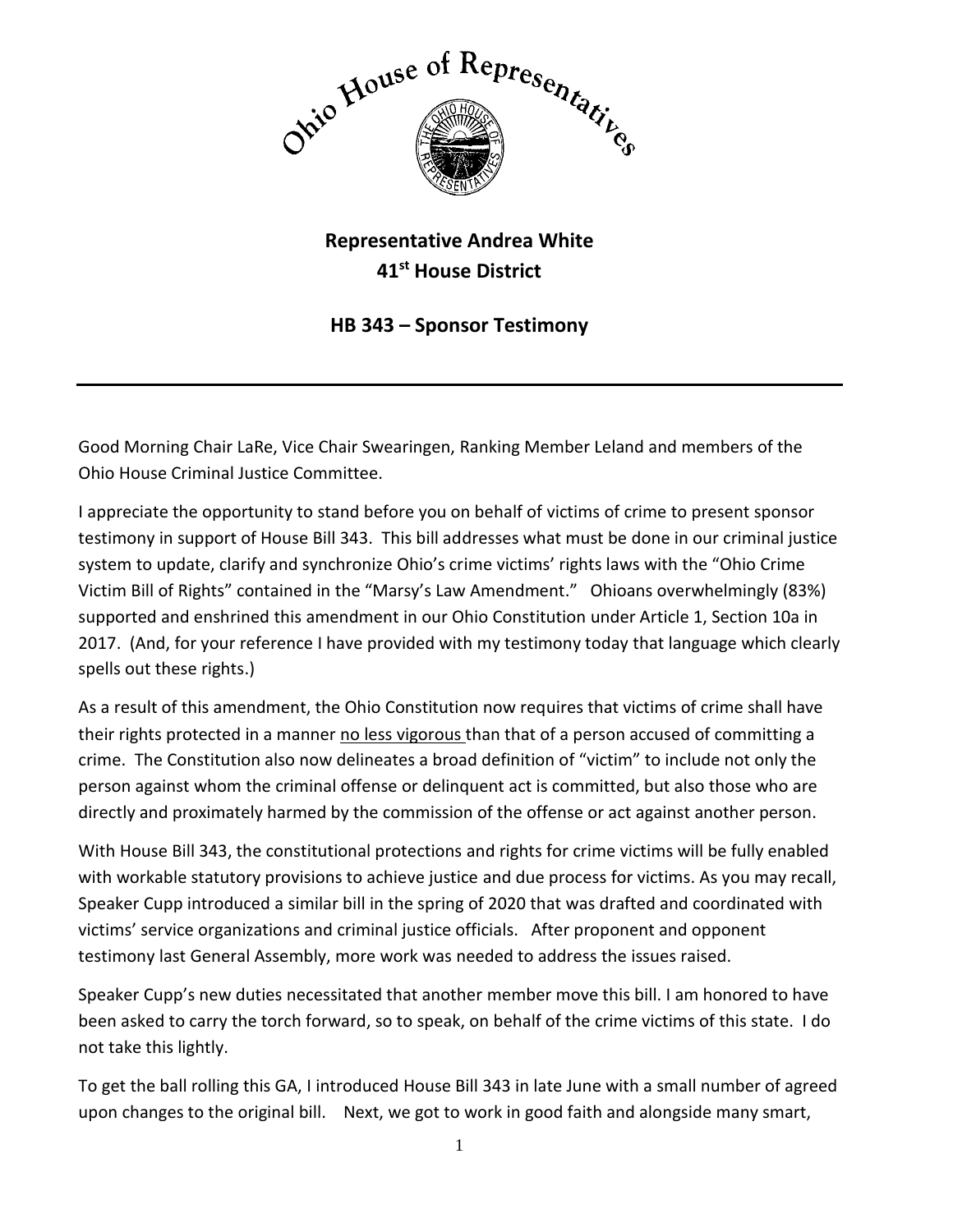passionate, dedicated individuals representing a wide variety of interested parties. We sought input from not only victims' advocates, but prosecutors, defense attorneys, judges, clerks of court, law enforcement and corrections officials. While this is indeed a "Victims' Rights Bill," it must be workable in our justice system.

Serving for 17 years as an elected clerk of court, I have tremendous respect for and acknowledge the differences in the roles and responsibilities of all parties in the criminal justice system. There are thousands of excellent professionals in this state working on all sides to protect the rights of the victim, the accused and the state. People of good will and intent. But they're not mind readers. And because of their roles and because they are human, they're not all the same in how they may approach and interpret the provisions of victim's rights spelled out in our Constitution.

That is why this legislation is needed and why we have included some of the various new provisions I'm about to describe – to ensure consistency across our state's criminal justice system and to ensure alignment with the rights our Constitution clearly protects – both for the victims, the accused and the state whether you live in Cleveland or Clermont County.

The dozens of changes hammered out in this sub bill reflect the combined input of many minds and I truly want to thank the interested parties for working with me to come up with solutions. I want to point out that because of the various criminal justice system roles represented in this process, there will ultimately be differences of opinion in some aspects of this blll. I recognize that this is still a work in progress. We have listened, we have compromised. Now it is time to let the committee process begin.

Out of respect for your time, I won't go into all of the changes in the substitute bill before you today. I am, of course, more than happy to review each and every one with you should you wish to dive that deep. Today, I will outline some of the more significant changes made in the version of HB 343 before you now.

A key overarching principle in this bill is to ensure that victims are able to understand, exercise and enforce their rights accorded to them by the Ohio Constitution - some of which are automatically guaranteed by the Constitution and others which must be invoked, or opted into, as you can see in Article 1, Section 10a. Equally important is the fact that all parties in the criminal justice system must know these rights, respect each victim's choices, and be engaged in uniform procedures so that the rights of everyone can be balanced and protected throughout the criminal justice process.

 To that end, one important clarification in the sub bill involves changes to the "Marsy's Law Victim's Rights Request/Waiver Form." This form will be provided at the initial contact with local law enforcement, will be again be offered to the victim by the prosecutor if it was not previously completed by the victim, and will also be used at the time of conviction should the defendant be transferred to the Department of Rehabilitation and Corrections. The bill outlines form content and directs the Supreme Court of Ohio to create a standardized form.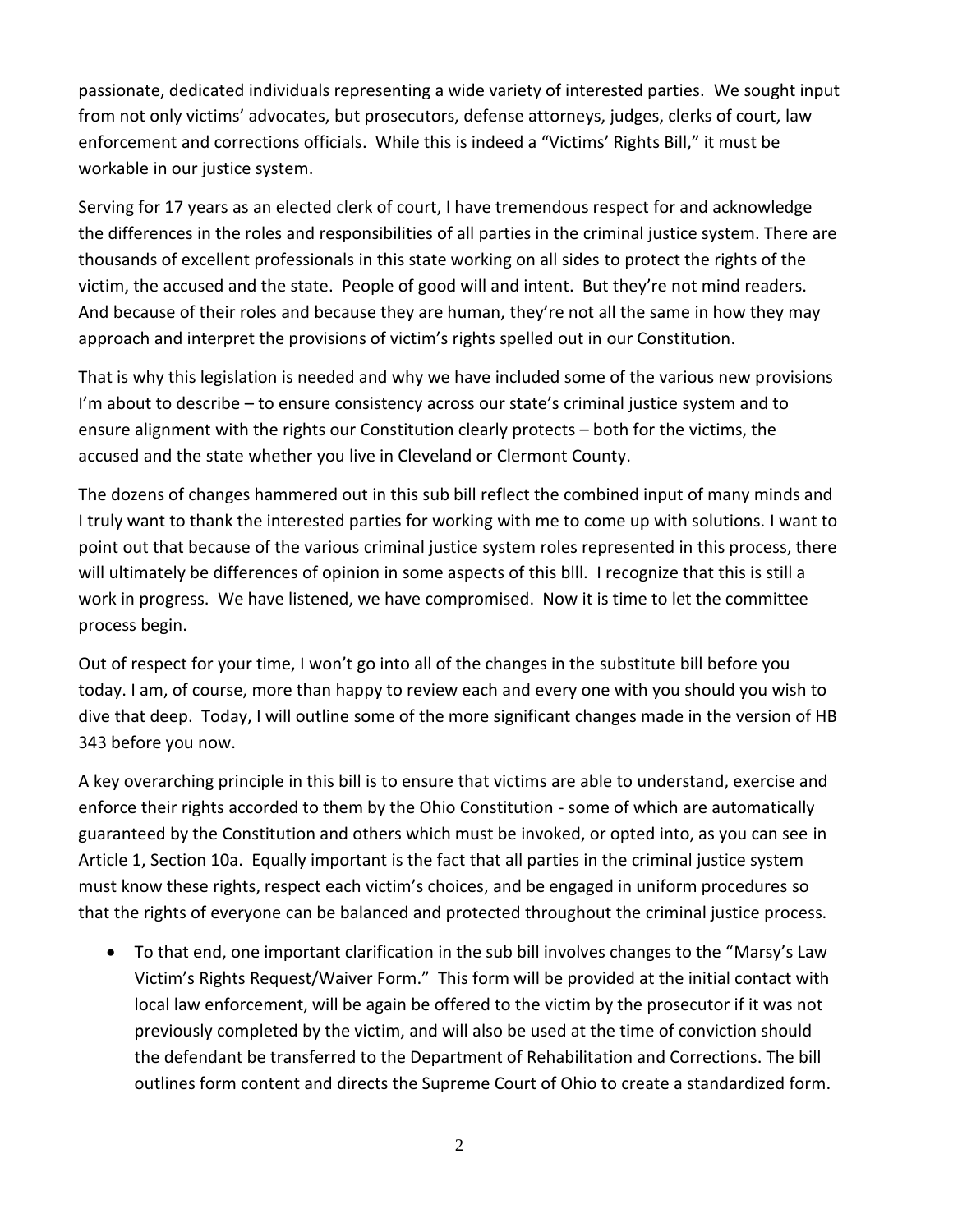This form is so important as it outlines guaranteed rights for the victim and provides the opportunity for the victim to "opt-in" or waive rights which must be requested – such as the right to reasonable and timely notice of all public proceedings and to confer with the attorney for the government during the criminal justice process. It enables victims to identify their designated representative or victim advocate, and it empowers them to decide how they wish to be contacted and at what address. By placing this information on the record, the court becomes aware of the victim's choices and that record is preserved in case an individual believes their rights were violated and they wish to appeal. This was also done in response to the argument that the Marsy's Law constitutional amendment is too vague.

- Dovetailing off the use of this form, a significant addition to the sub bill involves the interplay between Ohio's public records law, the Supreme Court Public Access Rules of Superintendence and the victim's right to be treated with fairness and respect for their safety, dignity and privacy. I have spent many hours considering this because as we know, there are people seeking access to police and court records often from the moment a crime occurs. That means we need to get this aspect of privacy right from the beginning. What we arrived at was a change that basically works like this:
	- o A victim's first contact with law enforcement is usually at the crime scene where they provide their name and identifying information as part of the initial interview. When an officer files their report, they will now record that confidential information separately in their record management system. This will shield victims' privacy by keeping their names out of the initial summary report that becomes public when a suspect is officially charged. Officers will also file victim identifying information with the court on a separate non-public paper or electronic document to ensure victims are identified upfront to court clerk staff so that their privacy can be protected. Additionally, many courts are now receiving initial criminal complaints and affidavits online so they need a way to know whose privacy needs to be protected as documents are scanned for redaction.
	- $\circ$  As I mentioned earlier if, for some reason, a victim is incapacitated or chooses not to complete the "Marsy's Law Form" with law enforcement, they will again be asked to complete the form by the prosecutors when they become involved in the case. If the victim doesn't fill out the form at this stage – or opts out by waiving their rights – then the victim has alerted the courts, prosecution and all involved parties that they may proceed without redactions or other confidential page withholdings.
	- o When the case reaches the sentencing stage, the court must again ask the victim (if they are there and involved) if they want to update their form's contact information and notify them that – moving forward – they need to let probation or the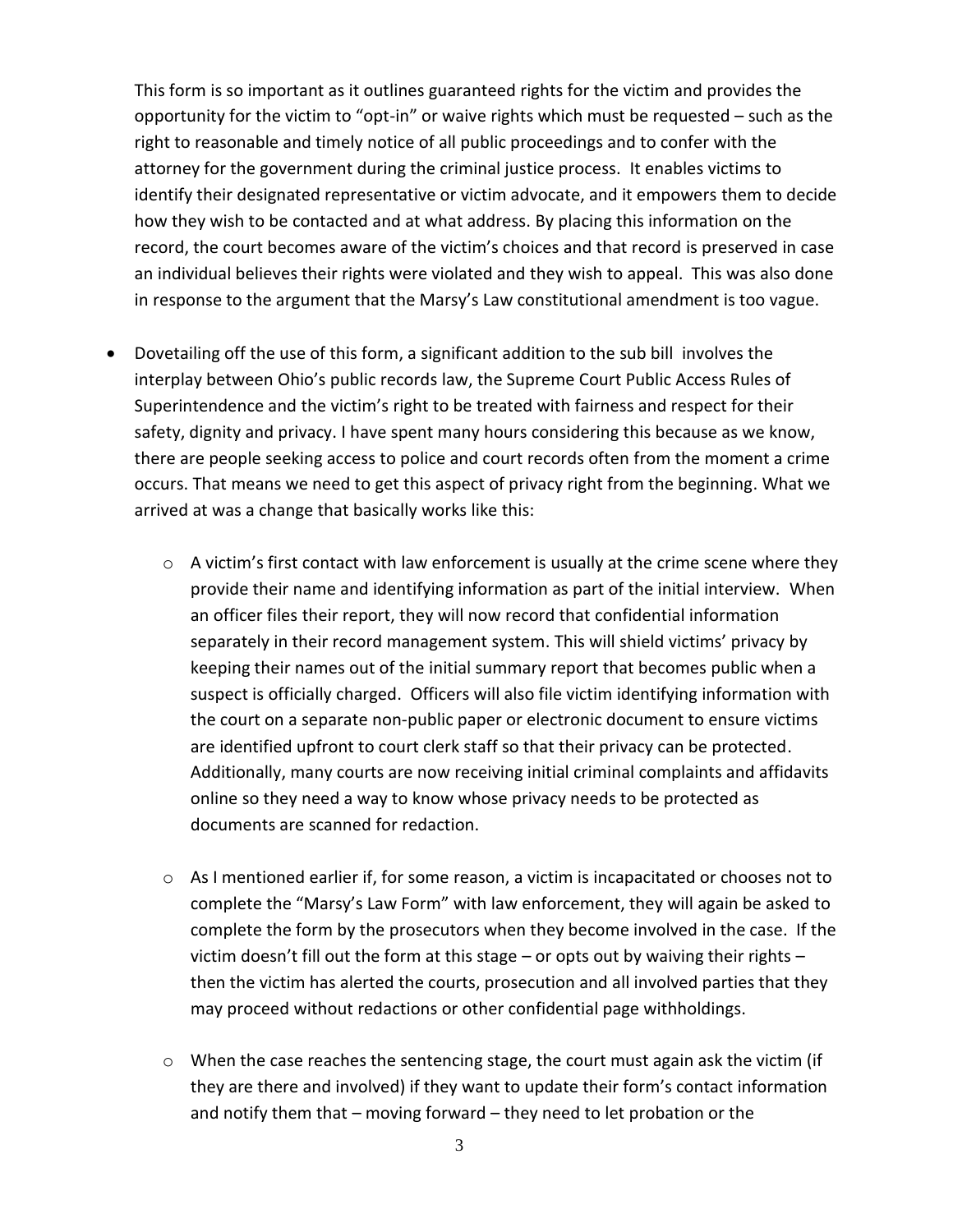Department of Rehabilitation and Corrections know of any change. This is so that these entities know who to contact and how when post-conviction matters arise.

- $\circ$  This structure is how we have tried to respect the privacy rights of victims while alleviating unnecessary redaction burdens and continuing the flow of public information in accordance with laws, rules and the Constitution. I want to add that there are some technical language around this process that still need work, but I have outlined the basic system here.
- Another aspect the bill addresses when and how a victim is notified and consulted when defendants request record sealing or expulsion if the victim has opted in to these rights. This allows a victim who wishes to speak or be present the opportunity to convey their thoughts to the court.
- The bill adds protections for child victims as well as victims with disabilities.
	- o Under current law, if a victim is under the age of 13, and the underlying crime charged is one of the codified crimes listed, they are granted additional protections regarding live testimony. The sub bill keeps this, but expands these protections to all juvenile victims under the age of 18 if the prosecution – or the victim's legal representative – can show that live testimony would produce serious emotional trauma. This expansion does require a burden of proof, but it should serve to protect these juvenile victims who are most vulnerable.
	- $\circ$  Similarly, under current law, if the victim has a developmental disability, and the underlying crime charged is one of the codified crimes listed, they are also granted additional protections regarding live testimony. The sub bill again retains this, but expands these protection to all victims with a developmental disability – for any underlying crime charged – if the prosecution – or the victim's legal representative – can show that live testimony would produce serious emotional trauma.
- Throughout the bill, there are clarifying updates around who can attend court proceedings, who has a right to speak, and who should be notified in what time frames. Again, the return of the Marsy's Law form will assist with this by keeping all parties informed regarding service and notice.
- The "As Introduced" version of the bill and the substitute bill also differ in the section which addresses restitution. Several parties felt the original bill language went too far, or was too prescriptive to the courts. While we want some clear parameters to ensure all victims in Ohio are treated equally on a base level, we understand there are cases now being litigated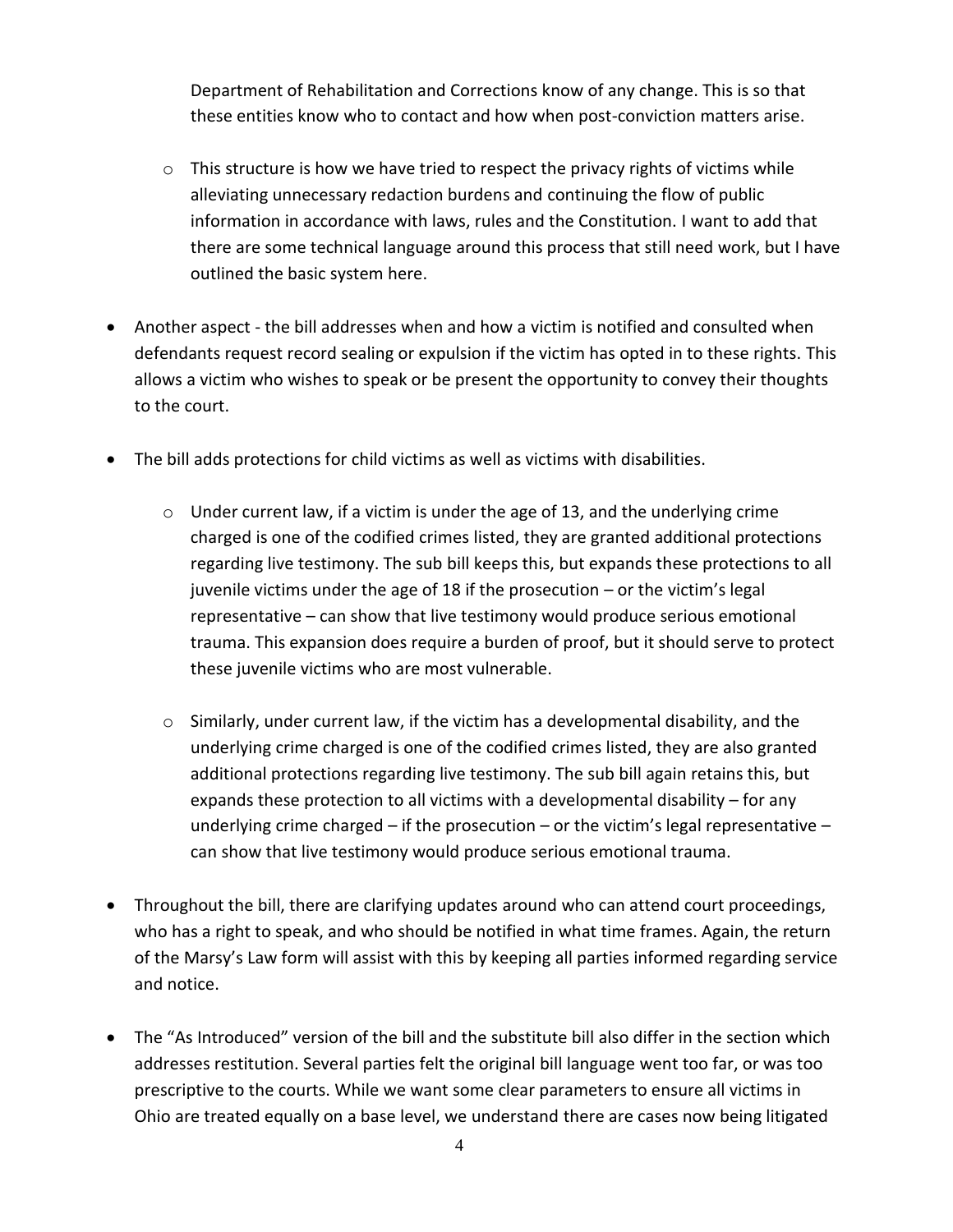so we have tried to remain silent on some aspects. The sub bill still establishes a consistent standard but contemplates that other items may constitute "restitution."

- With regard to the Discovery section of the "As Introduced" version of the bill, significant changes have been made to clarify when and how protections are needed for victims. I recognize – and fully appreciate – that in the United States of America a defendant also has rights and these rights must be protected. The discovery phase is important, and if exculpatory evidence is found, it should – and must – be turned over to the defendant and their attorney. What we clarified in the substitute bill is that a victim who has opted in to notification rights and kept their contact information current should at least know when the defendant is doing something like seeking their medical or psychological records. They should have a chance to object and make a motion to quash. We have built this in "at the back end" rather than at the front end, so that a defendant doesn't *first* have to prove to a court why they believe they need that information -- we were told this could jeopardize their defense strategy. So, we collectively landed here, and I appreciate all the work that has been done by interested parties to find a path forward in this section.
- Another matter brought to our attention in good faith by the defense bar was that the way the "As Introduced" bill was written, they couldn't really confer with the victim if the victim wanted to talk to the defendant and/or their lawyer. We amended the bill so that – should a victim agree – a defendant's attorney can reach out to them, tell them who they are, and speak with them. The prosecution isn't the "gatekeeper" in this area if the victim wishes to speak to the defendant.
- With regard to re-opening pleas and/or sentences, we have addressed this in the substitute bill. This is another "tug-of-war" issue amongst the interested parties. Indeed, the Constitutional amendment isn't particularly clear, and I have heard horror stories of victims who were excluded against their will without remedy. We have chosen to generally leave the current law in regarding opening a plea or sentence. However, we have placed "speedbumps" into the bill which clearly direct the courts to document if the prosecutor has attempted to confer with the victim who has requested this right, and to continue the hearing without ruling on substantive issues that impact victims' rights if they have not. We have also added in language regarding post-conviction relief - an area that has proved to be less controversial.
- The substitute bill also removes some "As Introduced" language that mandated DRC review a lot of mail and maintain records on court orders for who a defendant can contact – for example if the defendant's children reside at the home where the victim lives. We believe Protective Orders and other mechanisms exist to protect the victims from harassment from incarcerated individuals, and so I agreed to remove that burdensome language from the bill.